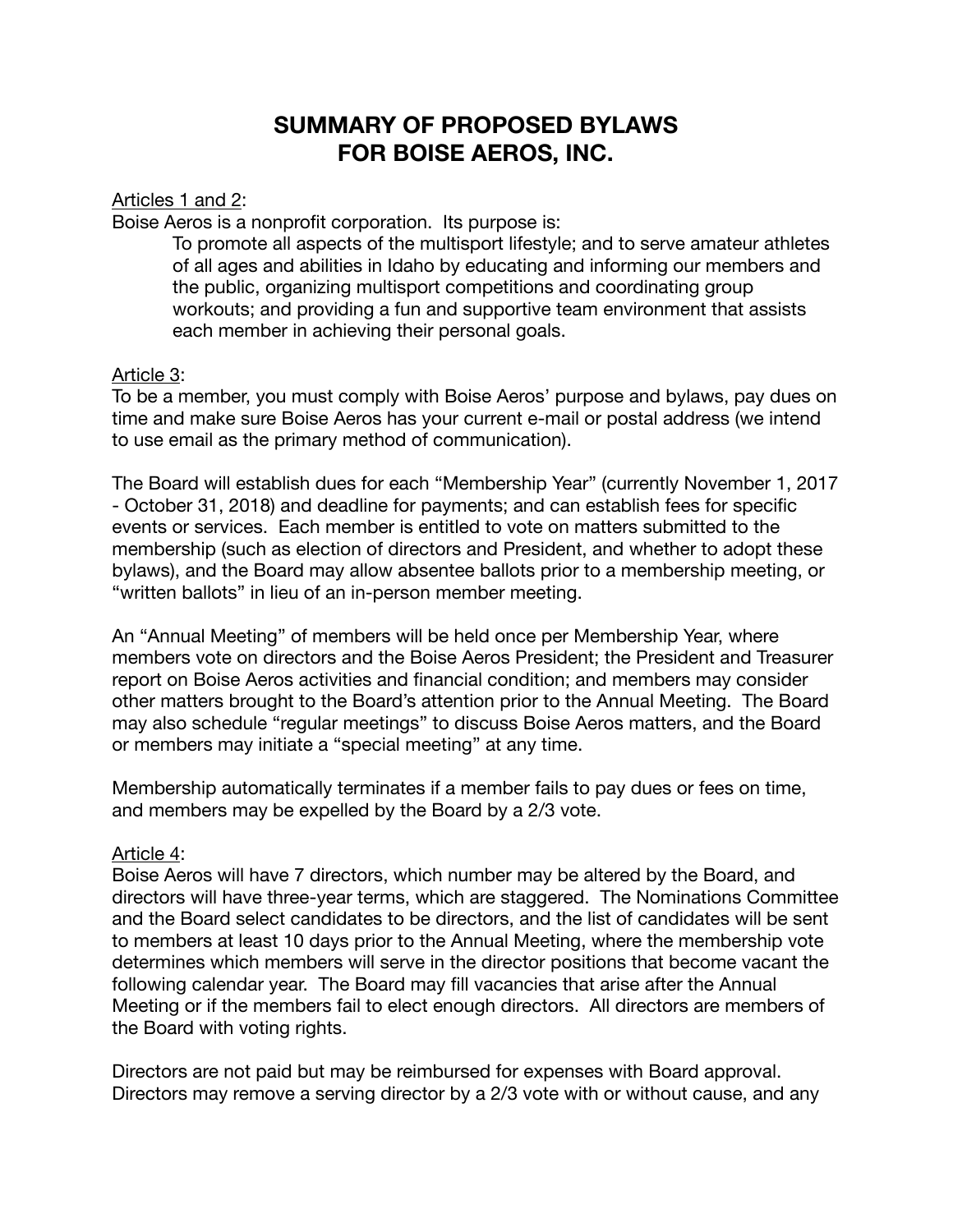director who fails to attend 50% or more of the Board meetings (in person or by phone) may be removed.

The Board gives seven days' notice of regular Board meetings. Members are permitted to attend unless a closed meting is necessary to protect members' privacy, or if personal or commercially sensitive information is discussed. The Board may also schedule "special Board meetings." A majority of the directors constitutes a quorum.

The Board may establish committees. Non-director members may serve on these committees, but each must be chaired by a director.

### Article 5:

Boise Aeros will have five officers (President, Past President, V.P., Secretary and Treasurer). Any two or more offices may be held by the same person except President and Secretary. The Board may add additional officers. All officers must be directors. Officers are elected or appointed to one-year terms, and may serve consecutive oneyear terms.

All officers will be selected by the Board at the first Board meeting after the Annual Meeting, with two exceptions:

- President: Prior to each Annual Meeting the Board will prepare a list of candidates to be President ("Presidential Candidates"), and each of these candidates must be a current director whose term includes the following calendar year, or a candidate to be director in the following calendar year. The members will vote for one Presidential Candidate, and the Presidential Candidate who receives the most votes will serve as President the following calendar year, except that if no Presidential Candidate receives a majority of votes cast, then the Board shall select the President.
- Past President: The director who served as President will serve as Past President when his or her officer term as President ends, and will continue to serve as Past President until replaced by the next Past President. Because all officers must be directors, any Past President whose elected or appointed term as director ends while serving as Past President will continue to be a director until replaced by the next Past President.

#### Article 6:

Boise Aeros will prepare all financial statements required by law; may authorize any officer or agent to enter contracts on behalf of Boise Aeros; and may adopt financial policies. No member of Boise Aeros shall be personally liable to its creditors or for any indebtedness or liability; and no member has any interest in Boise Aeros' property or assets. Boise Aeros shall indemnify its directors and officers as required by Idaho law, and may indemnify them when permitted by Idaho law.

These bylaws will be effective when a majority of members vote to adopt them. Thereafter, the Board has the power to interpret and apply the bylaws, to adopt policies consistent with the bylaws, and to alter or repeal bylaws and to adopt new bylaws.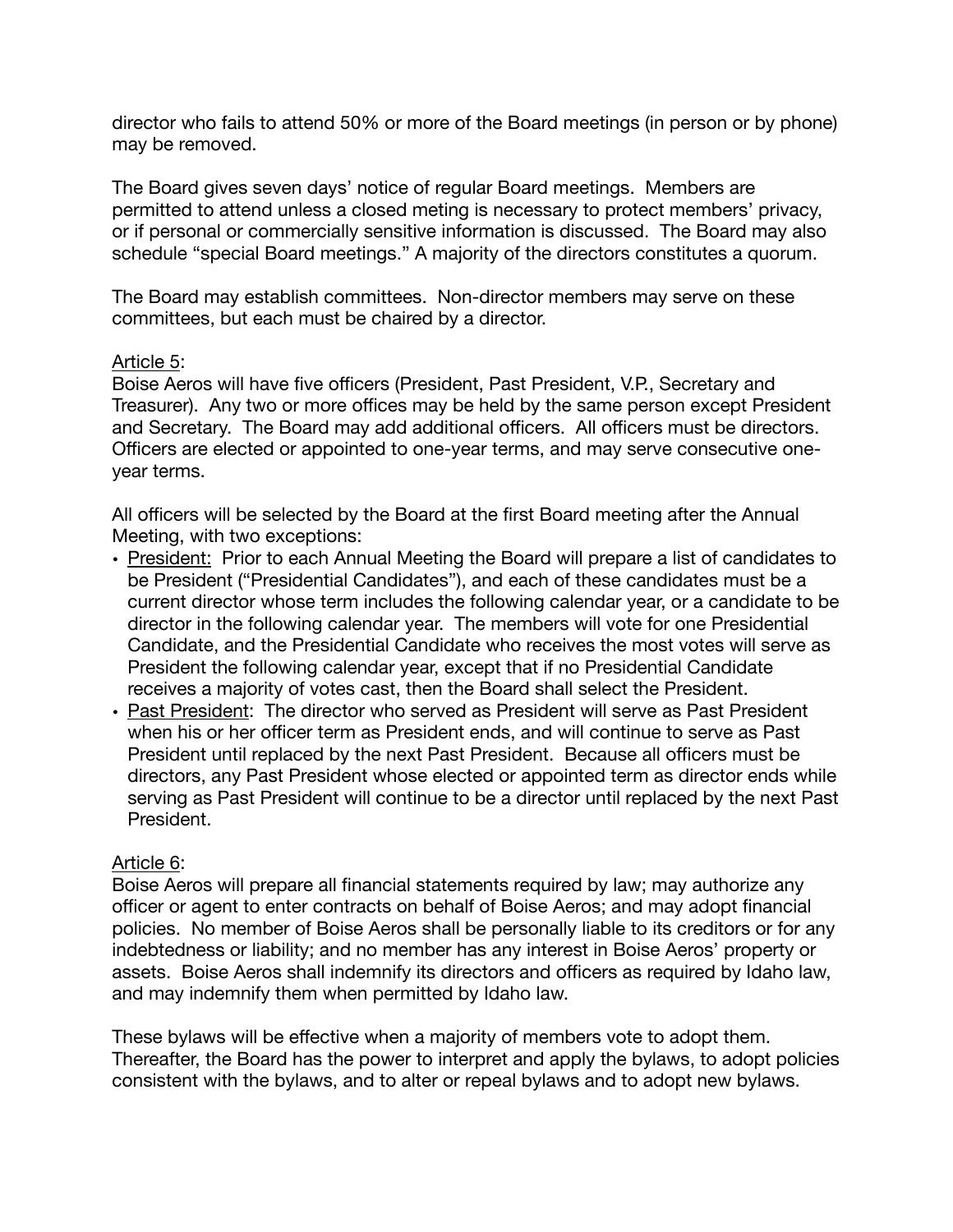## **RESTATED AND AMENDED BYLAWS OF [BOISE AEROS MULTISPORT CLUB INCORPORATED](https://www.accessidaho.org/public/sos/corp/C142326.html)**

These RESTATED AND AMENDED BYLAWS OF BOISE AEROS MULTISPORT CLUB, INC. (**"Bylaws"**) were adopted by a vote of the members of Boise Aeros Multisport Club, Inc. (**"Boise Aeros"**) on \_\_\_\_\_\_\_\_\_\_\_\_\_\_\_\_, 2017 (**"Adoption Date"**), and replace any prior bylaws of the Boise Aeros.

### ARTICLE 1 NAME AND LOCATION

1.1. Boise Aeros is a nonprofit corporation organized under the Idaho Nonprofit Corporation Act ("the **Nonprofit Act**").

1.2. The principal office of Boise Aeros shall be at a specified address in Idaho as determined from time to time by the Board of Directors of Boise Aeros (**"the Board"**).

### ARTICLE 2 PURPOSE

2.1. Purpose. Boise Aeros is organized and operated for the following purposes:

(a) To promote all aspects of the multisport lifestyle; and to serve amateur athletes of all ages and abilities in Idaho by educating and informing our members and the public, organizing multisport competitions and coordinating group workouts; and providing a fun and supportive team environment that assists each member in achieving their personal goals.

(b) To exercise any rights, powers, duties and authority stated in the Nonprofit Act.

# ARTICLE 3

## MEMBERSHIP

3.1. Qualifications For Membership. To become and remain a member of Boise Aeros each person must:

(a) comply with the purposes, goals and Bylaws of Boise Aeros;

(b) pay dues and other fees when required by the Board; and

(c) either i) notify Boise Aeros of an e-mail address by which the member may receive written communications required or permitted by these Bylaws, or ii) notify Boise Aeros that the member has no e-mail address and specify a U.S. postal address by which the member may receive written communications required or permitted by these Bylaws. Each member shall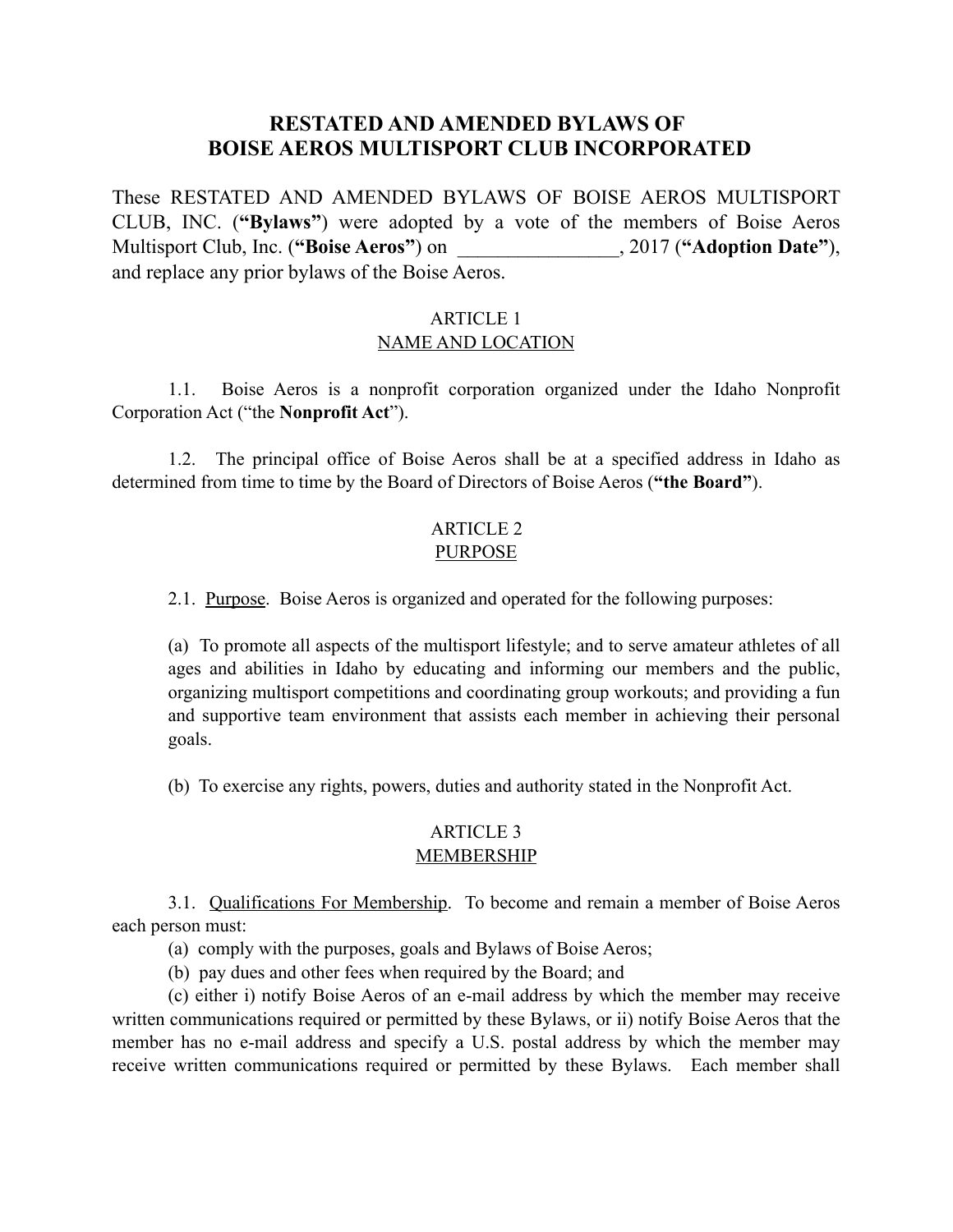promptly notify the Boise Aeros of any change to the member's name or U.S. postal address or e-mail address.

(d) if they are under age 18, comply with all requirements of parental consent and supervision established from time to time by the Board.

3.2. Dues and fees. Members shall pay dues for a "Membership Year" to be determined by the Board. As of the Adoption Date, the Membership Year is November 1, 2017 through October 31, 2018. The Board shall determine the date (which may be before or after the first day of each Membership Year) by which annual membership dues must are paid (the **"Dues Deadline"**). At any time, the Board may require that fees be paid for specific costs, events or services, and may require that all members or only those members who participate in the event or receive the service pay such fee. The Board will determine and announce the date by which such fees must be paid (the "**Fee Deadline**").

3.3. Voting Rights. Each member in good standing shall be entitled to cast one vote with respect to those matters submitted to the members for action or approval. Votes may be taken by voice, by a show of hands, by absentee ballot, or by written ballot to be made available at the meeting. Absentee ballots and/or voting by written ballot shall be permitted only when the Board, in its sole discretion, permits such methods of voting and in accordance with guidelines adopted from time to time by the Board. Voting members shall have no right to cumulate their votes and no right to vote by proxy.

3.4. Annual Meetings of Members. The annual meeting of the voting members (**"Annual Meeting"**) shall be held once each Membership Year at the time, date and place determined by the Board and specified in the notice of the meeting. At the Annual Meeting,

 (a) Directors of the Board ("**Directors**") and a President shall be selected by members' election;

(b) the President shall report on the activities of Boise Aeros;

(c) the Treasurer shall report on the financial condition of Boise Aeros; and

(d) Members shall consider and act upon any other matters properly raised in the notice of meeting.

3.5. Regular Meetings of Members. Regular meetings of the voting members may be scheduled at any time by the Board, provided that fair and reasonable notice to members is given prior to the regular meeting.

3.6. Special Meetings of Members. Special meetings of the voting members may be called at any time by the President or by a majority of the Directors, or by the members in strict compliance with the Nonprofit Act.

3.7. Quorum. The presence in person of 20 members in good standing or 10% of the members in good standing, whichever is less, at the beginning of any meeting shall constitute a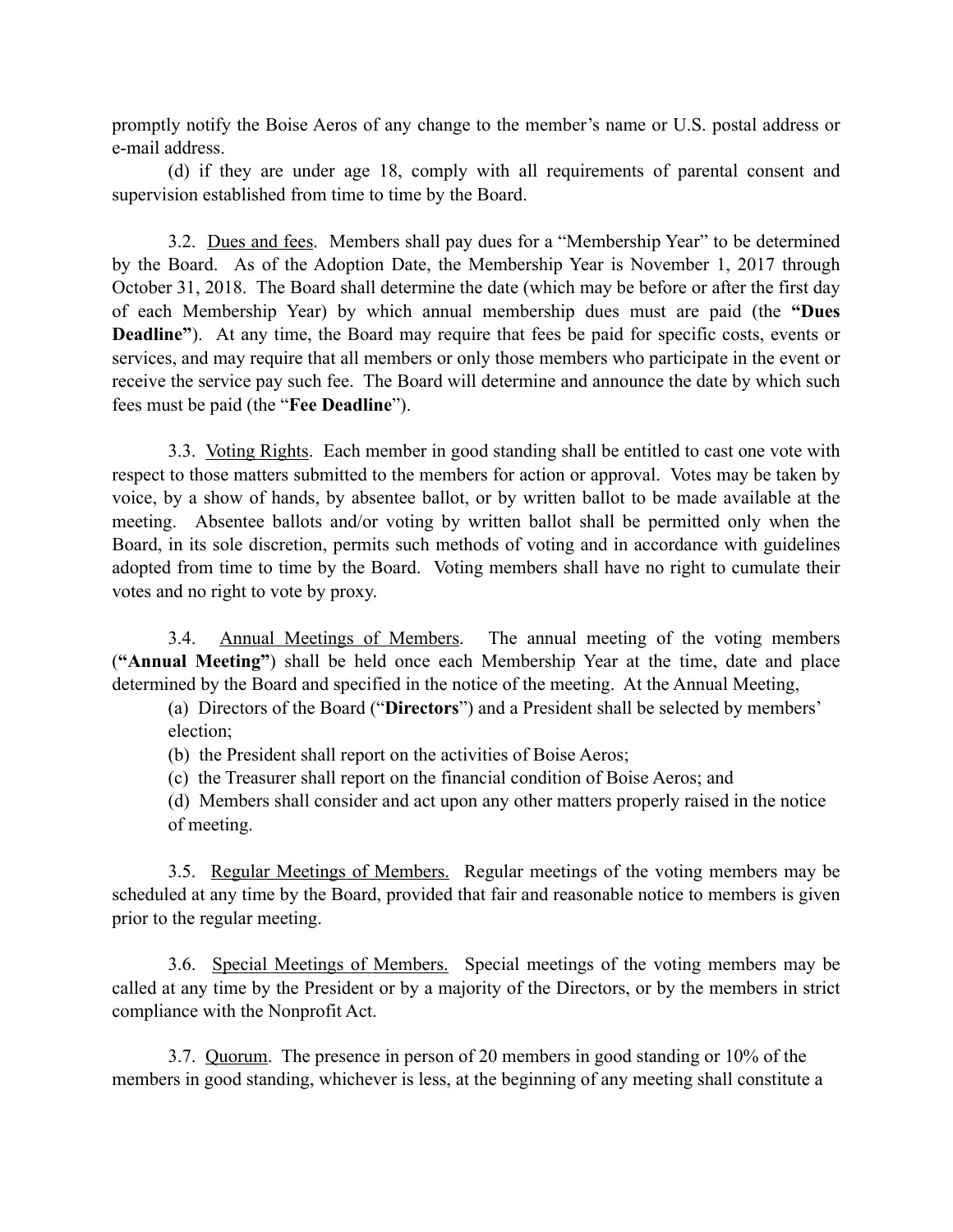quorum. The existence of a quorum shall not be defeated if members leave the meeting after it has begun.

3.8. Termination of Membership. The membership of each member of Boise Aeros will terminate automatically upon the member's death, resignation, or expulsion. Unless otherwise determined by the Board, each member's membership will automatically terminate if the member has failed to pay dues or fees on or before the Dues Deadline or Fees Deadline. Members terminated as a result of expulsion may not renew their membership in Boise Aeros without obtaining the affirmative vote of at least two-thirds (2/3) of all the directors. Members terminated for non-payment of dues or fees may reactivate their membership in Boise Aeros by the payment of all dues and fees owed for the Membership Year during which they were terminated, plus all dues and fees for the Membership Year during which they resume membership.

3.9. Suspension and Expulsion. Any member may be suspended or expelled from membership with or without cause upon the affirmative vote of at least two-thirds (2/3) of all the directors if, in the sole discretion of the Board, such suspension or expulsion would be in the best interests of Boise Aeros. Nothing in these Bylaws shall be construed as granting to any member a continued membership or expectation of membership in Boise Aeros.

## ARTICLE 4

## **DIRECTORS**

4.1. Powers. Subject to any limitations of the Articles of Incorporation, the Nonprofit Act or these Bylaws, all corporate powers shall be exercised by, or under the authority of, the Board, and the business and affairs of Boise Aeros shall be controlled by the Board.

4.2. Number of Directors. The Board shall have seven directors. The Board, from time to time, may alter the total number of directors on the Board, provided there shall be no fewer than three (3) directors. As of the Adoption Date, the seven directors, the last day of their term as director, and the office they hold (if any) are as listed below:

| Position      | Name                                | Term Ends: |
|---------------|-------------------------------------|------------|
| <b>Seat A</b> | <b>Lora Loveall (President)</b>     | 12/31/17   |
| <b>Seat B</b> | <b>Rob Adams (Past President)</b>   | 12/31/17   |
| <b>Seat C</b> | Lee Lindquist (Director)            | 12/31/17   |
| <b>Seat D</b> | Ken Runyan (V.P.)                   | 12/31/18   |
| <b>Seat E</b> | <b>Noelle Diederich (Secretary)</b> | 12/31/18   |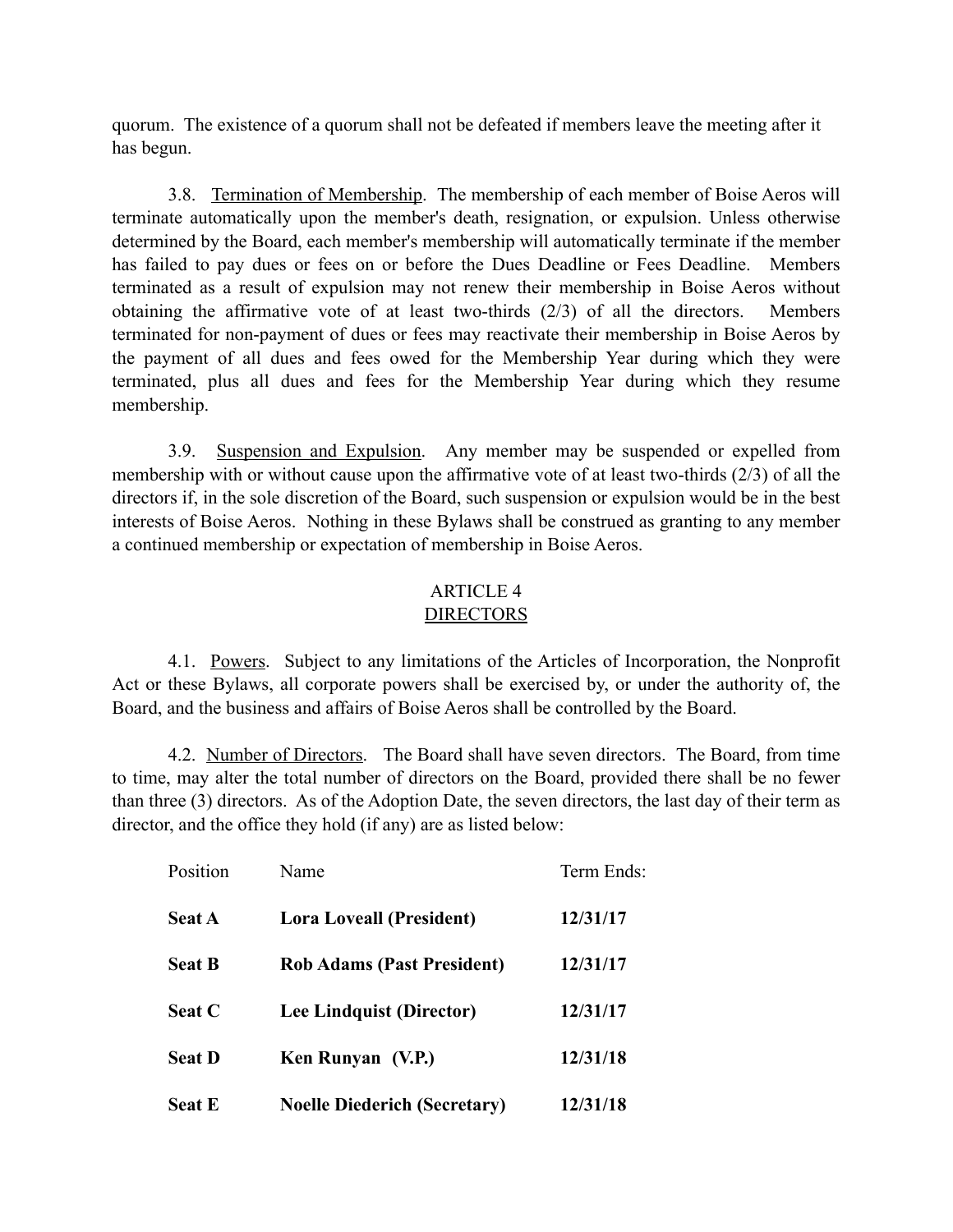| <b>Seat F</b> | <b>Renee Bobrowski (Director)</b> | 12/31/19 |
|---------------|-----------------------------------|----------|
| <b>Seat G</b> | <b>Joe Zaher Treasurer</b>        | 12/31/19 |

The terms are staggered, so that the term of each director elected after the Adoption Date will begin on the day after the "Term Ends" date shown above.

4.3. Qualifications for Office. Every director must be a member in good standing of Boise Aeros and must be at least 18 years of age at the beginning of his or her term.

4.4. Election of Directors. Except as required by bylaw 5.5, at each Annual Meeting the voting members of Boise Aeros will elect directors to fill the director positions that will become vacant in the current calendar year due to scheduled expiration of the term. For example, at an Annual Meeting on December 14, 2017, members would elect directors to fill Seats A, B and C (listed in Bylaw 4.2) because the term for those seats will expire on December 31, 2017. The term of each director, upon being elected to office, shall begin on the day after the "Term Ends" date listed in Bylaw 4.2.

4.5. Term of Office. The regular term of office for each director shall be three calendar years, unless sooner terminated by death, incapacity, resignation or removal. All directors shall hold office until the expiration of the term for which each was elected or appointed, or until a successor has been elected, whichever is later. Any director shall cease to hold office immediately upon the director's resignation or removal as hereinafter provided.

4.6. Compensation and Reimbursement of Directors. Directors, including directors who serve as officers, shall not be paid or otherwise compensated for their service as directors or officers, but may be reimbursed for personal expenses made on behalf of Boise Aeros if the reimbursement request is a) documented by an invoice or receipt, and b) approved by the Board. Insurance coverage or indemnification of a director is not "compensation."

4.7. Nomination of Directors. At least sixty (60) days prior to the Annual Meeting, or by another date selected by the Board, the Board shall appoint a Nominations Committee to recruit and select candidates for the Board. The Nominations Committee shall be composed of one or more directors (one of whom shall be the chairperson) and, in the Board's discretion, one or more non-director members. No member who will be a candidate for the Board at the Annual Meeting may serve on the Nominations Committee. At least thirty (30) days prior to the Annual Meeting, or by another date selected by the Board, the Nominations Committee shall propose to the Board a list of eligible nominees to stand for election for the seats on the Board that will be vacant in the subsequent year. The list shall contain the names of at least one eligible nominee to each vacancy. Those nominees approved by the Board (the "**Director Candidates**") will appear on the ballot at the Annual Meeting, a copy of which will be included in the notice to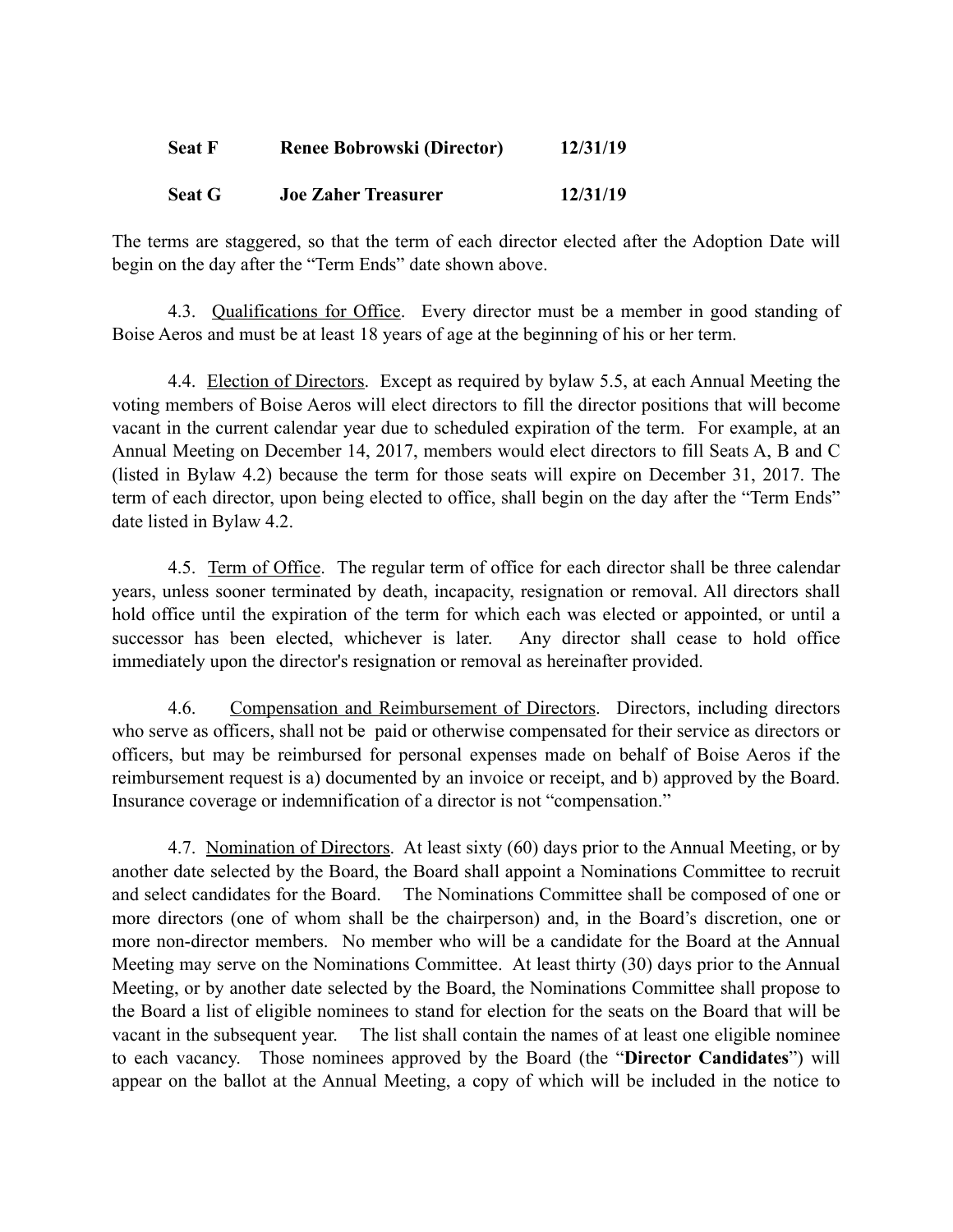members of the Annual Meeting, which notice shall be sent to all members at least ten (10) days prior to the Annual Meeting.

4.8. Removal, Resignation. Any director may resign from the Board at any time by giving written notice thereof to an officer of Boise Aeros. Any director may be removed with or without cause by a two-thirds (2/3) vote of all of the other directors then in office. Any director may be removed for failure to attend (in person or by telephone) 50% or more of the meetings (both Regular and Special) of the Board during any calendar year by a majority vote of all of the other directors then in office. Upon resignation or removal from the Board, the member will automatically cease to hold any position as an officer.

4.9. Existence of Vacancies. A vacancy in the Board exists in the event any of the following occurs:

(a) The death, incapacity, resignation, or removal of any director.

(b) The authorized number of directors is increased.

(c) At any meeting of the members at which a director is to be elected, the voting members fail to elect the full authorized number of directors to be elected at that meeting.

4.10. Filling of Vacancies. Any vacancy occurring on the Board may be filled by a vote of the majority of the remaining directors. A director so chosen shall serve for the balance of the unexpired term of the vacant office. If the Board accepts the resignation of a director, tendered to take effect at a future time, the Board may elect a successor to take office when the resignation becomes effective for the balance of the unexpired term of the resigning director. However, the Board has the power to fill or leave unfilled, until the next election, all vacancies occurring on the Board, including those created by an authorized increase in the number of directors. In the event that the Board decides not to fill a vacancy for a director whose office is subject to election by the voting membership, the President may call a special meeting of the members to elect such director. In the event that less than a quorum of the Board remains to fill vacancies, then in that event, a vote of one hundred percent of the remaining directors shall be required to fill any vacancy.

4.11. Regular Board Meetings. The Board shall determine, and shall notify directors at least seven (7) days in advance of, the dates, times and locations of its regular Board meetings. Members shall be permitted to attend such meetings except for any portions of the meeting when, in the sole discretion of the Board, non-director members shall be excluded in order to protect members' privacy or personal information; or to protect the confidentiality of commercially sensitive information. Promptly following each Annual Meeting of members, the Board shall hold a regular Board meeting for purposes including filling vacancies on the Board, if any, and the election of officers.

4.12. Special Board Meetings. Special meetings of the Board for any purpose(s) may be called at any time by the President, or by twenty percent (20%) of the directors then in office. Notice of the date, time and location of special meetings of the Board shall be given personally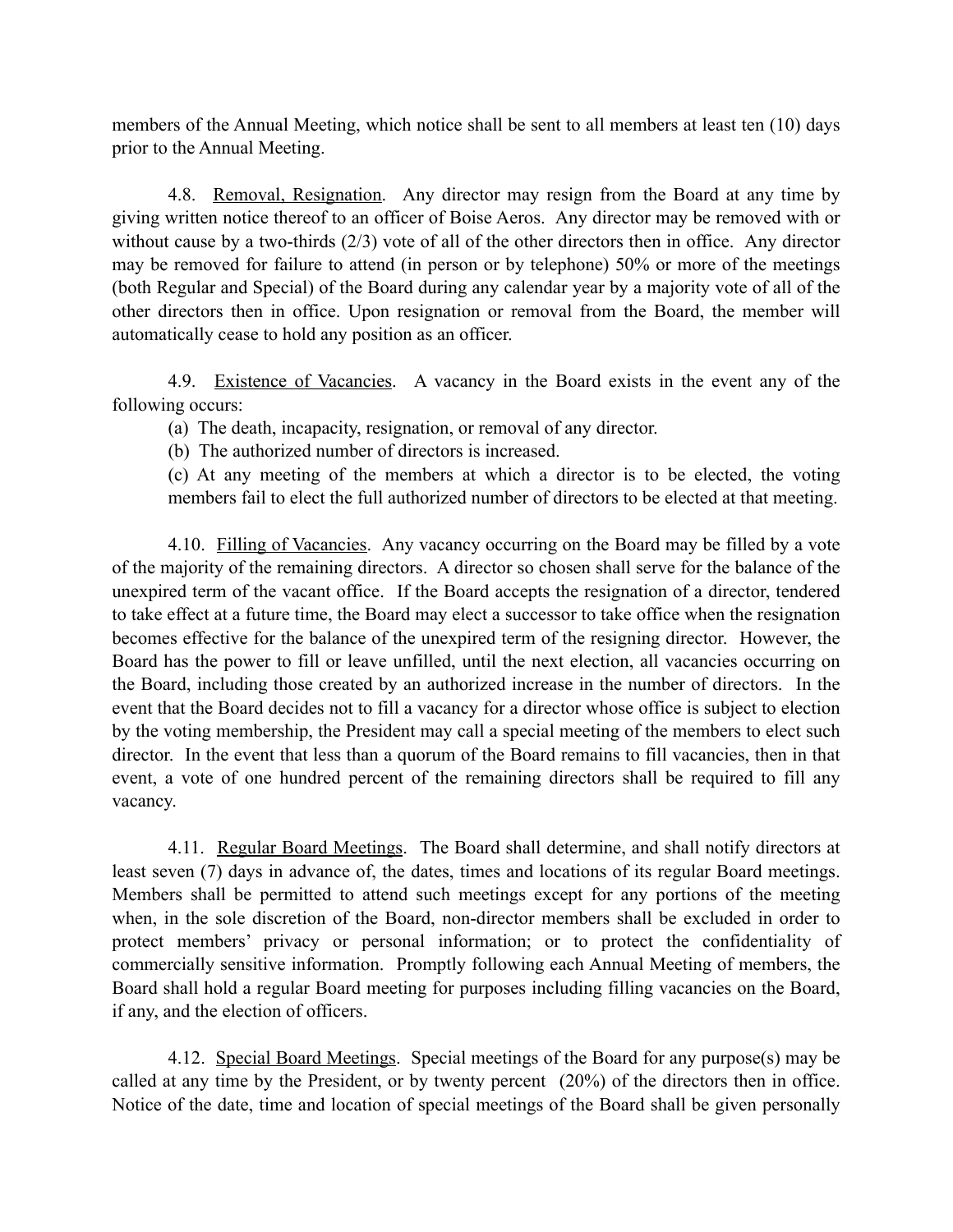to the directors or sent by mail, e-mail or other form of communication, addressed to the directors at their addresses as shown on the records of Boise Aeros at least two (2) days in advance of such meeting.

4.14. Quorum and Voting. A majority of the elected and qualified directors shall be necessary to constitute a quorum for the transaction of business at any Board meeting. Every act or decision done or made by a majority of the directors present at a Board meeting at which a quorum was present, shall be regarded as the act of the Board, unless a greater number is required by law or by the Articles of Incorporation or by these Bylaws. Each director present shall be entitled to one (1) vote. Voting by proxy shall not be permitted.

A director may participate in any meeting of the Board by conference telephone or similar communications equipment provided all persons participating in the meeting can hear each other, and such participation constitutes presence in person at the meeting.

The transactions of any meetings of the Board, however called and noticed, or wherever held, shall be as valid as though they had a meeting duly held after regular call and notice, if a quorum be present and if, either before or after the meeting, each of the directors not present signs a written waiver of notice or a consent to holding such meeting or an approval of the minutes thereof. All such waivers, consents, or approvals shall be filed with the corporate records or made a part of the minutes of the meeting.

4.15. Action By Unanimous Written Consent. Any action required or permitted to be taken by the Board may be taken without a meeting and with the same force and effect as if taken by a unanimous vote of directors, if authorized by writing (including e-mail) signed individually or collectively by all directors. Such consent shall be filed with the regular minutes of the Board.

4.19. Committees. The Board may a) create committees of the Board with such duties and responsibilities as it shall designate; b) refer to the proper committee any matter affecting Boise Aeros or any operations needing study, recommendation, or action; and c) appoint the members of such committees. Members other than directors may be appointed to such committees, but the Chair of each committee must be a director. No member of any committee, without the prior written consent of the Board, may purchase, collect funds, open bank accounts, implement policy, or bind or obligate Boise Aeros or its Board in any way. All such powers are expressly reserved to the Board and the officers of Boise Aeros.

#### ARTICLE 5 **OFFICERS**

5.1. Officers. Boise Aeros shall have five (5) officers, all of whom must also be directors: a President, a Past President, a Vice President, a Secretary and a Treasurer. In addition, the Board may elect additional officers in its discretion. Any two or more offices may be held by the same person except the offices of President and Secretary. Any director may resign from an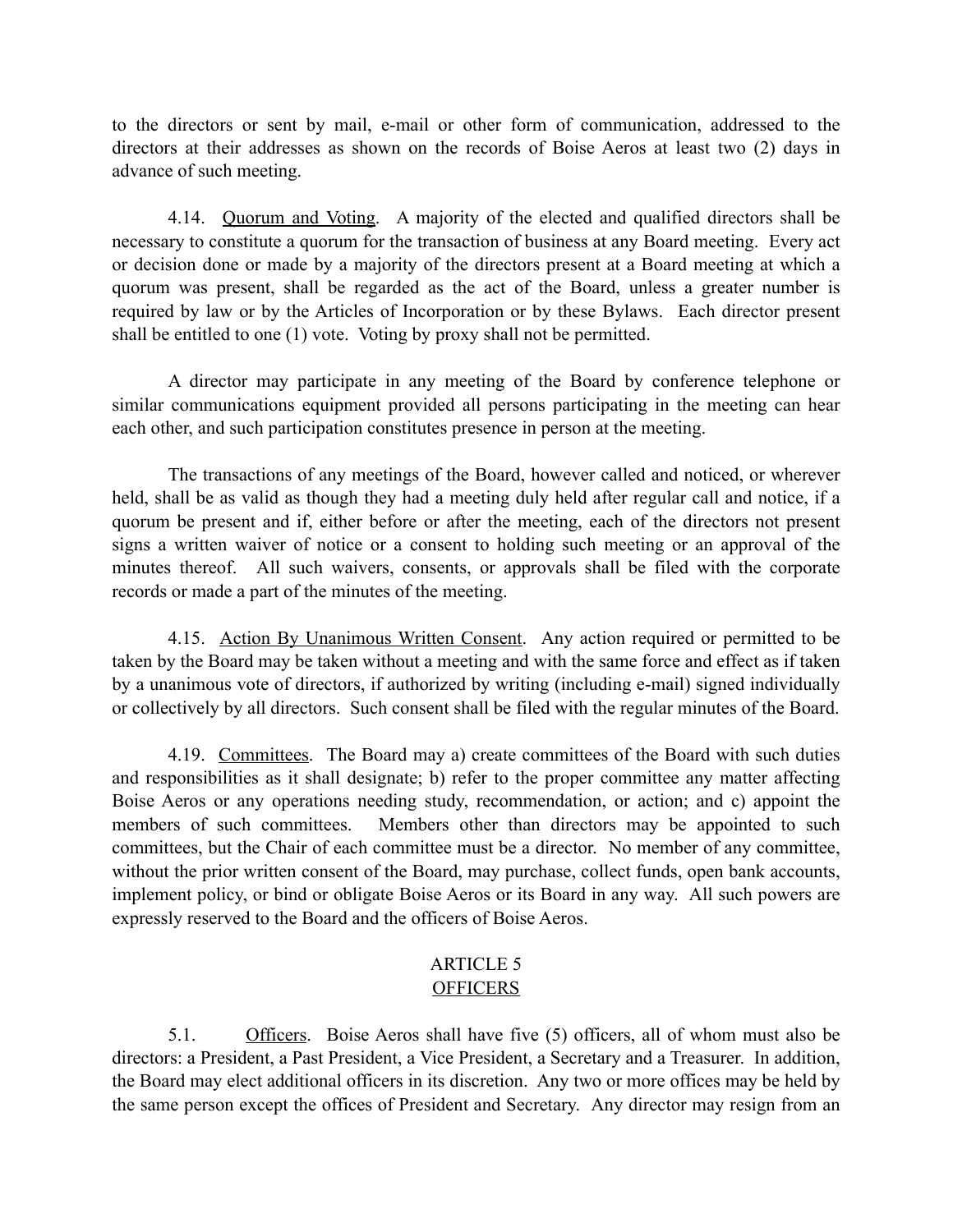office at any time and remain a director for the duration of his or her term as a director, by giving written notice thereof to an officer of Boise Aeros. Any director may be removed from an office with or without cause by a two-thirds (2/3) vote of all of the other directors then on the Board. and remain a director for the duration of his or her term as a director. Each officer shall hold office until a successor is elected and qualified or until the officer's resignation, death or removal. Vacancies in offices shall be filled by election by the Board at any time to serve unexpired terms.

5.2 Selection of President. Prior to each Annual Meeting, the Board shall prepare a list of "Presidential Candidates," which list shall include all members who a) are directors on the date of the Annual Meeting and will be directors in the calendar year following the Annual Meeting, or are Director Candidates (defined in Bylaw 4.7); and b) have confirmed to the Nominations Committee that they are willing to serve as President if elected by the members. Those members who choose to vote at the Annual Meeting (including in person, by absentee ballot or by written ballot) may vote for Boise Aeros President from the list of Presidential Candidates. The Presidential Candidate who receives the greatest number of member votes shall be President in the subsequent calendar year provided that person also receives the majority of member votes cast for President. If no Presidential Candidate receives a majority of member votes cast for President, then the President shall be elected by the Board by the process in Bylaw 5.4.

5.3. Duties of President. The President shall a) be the chief executive and operating officer of Boise Aeros, b) be subject to the direction and under the supervision of the Board, c) preside at all meetings of the Board of Directors, and d) be entitled to debate and vote on all matters on which the directors vote. The President shall have such other duties and responsibilities from time to time assigned by these Bylaws or the Board.

5.4. Board Election of Certain Officers. At the first Board meeting after each Annual Meeting, the Board shall elect from those members who will serve as directors in the calendar year following the Annual Meeting, a Vice-President, a Secretary, a Treasurer, and if necessary a President, to serve for the calendar year following the Annual Meeting.

5.5. Past President. When a member's term as President ends, he or she shall then serve as Past President until he or she is replaced by the subsequent Past President. While serving as Past President, he or she will be a director and serve on the Board, even if the director's term to which he or she was elected or appointed has expired. The Board, in its sole discretion pursuant to Bylaw 4.2, may alter the number of directors to accommodate a Past President's status as a director.

5.6. Duties of Past President. The Past President shall advise the Board, as requested.

5.7. Duties of Vice President. At the request of the President, or in the President's absence or disability, the Vice President shall perform all the duties and have all the authority of the President.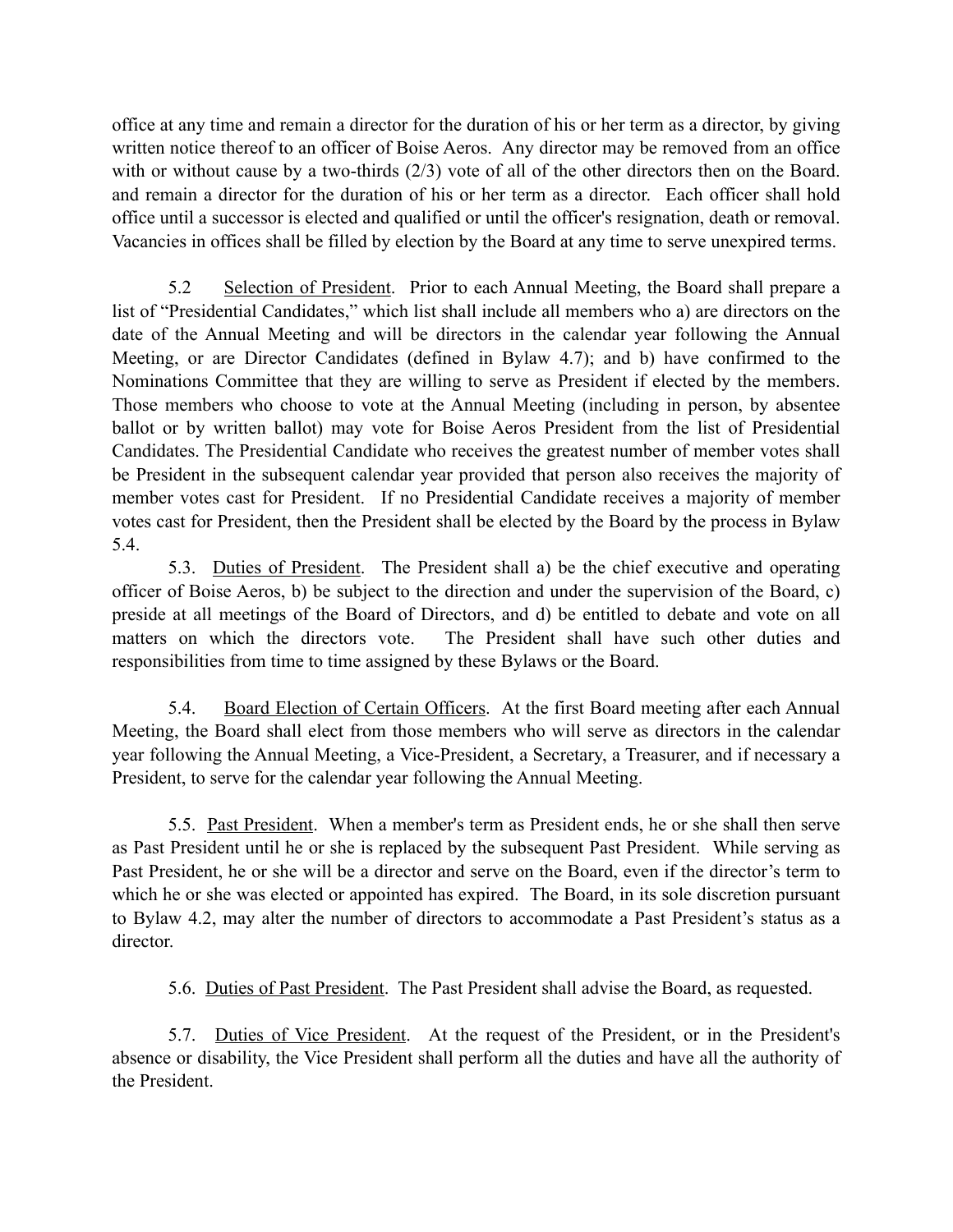5.8. Duties of Secretary. The Secretary shall create, maintain and safeguard the membership book, copies of all notices of members' meetings, the minutes of all meetings of directors and members, all official and legal documents of Boise Aeros, all written communications to members, and all other documents required by I. C. §30-30-1101 and other provisions of the Nonprofit Act, at a location determined by the Board. The Secretary shall also perform any additional duties required by law.

5.9. Duties of Treasurer. The Treasurer shall have custody of all Boise Aeros funds; keep full and accurate accounts of all receipts and disbursements of Boise Aeros, an inventory of assets, and a record of the liabilities of Boise Aeros; deposit and disburse all money and other securities as designated by the Board; and prepare all statements and reports (including any tax filings) required by law or by the Board.

### ARTICLE 6 FINANCIAL MATTERS

6.1. Financial Statements. Boise Aeros shall prepare or cause to be prepared all financial statements as and when required by law, including the Nonprofit Act.

6.2. Contracts. The Board may authorize any officer or agent to enter into any contract or execute any instrument on behalf of Boise Aeros. Such authority may be general or confined to a specific instance. Unless so authorized by the Board of Directors, no officer, agent, or employee shall have any power or authority to bind Boise Aeros by any contract or engagement, or to pledge its credit, or render it pecuniarily liable for any purpose or to any amount.

6.3. Financial Accounts. Boise Aeros may establish checking accounts, savings accounts or investment accounts to hold, manage or disburse any funds. All checks, drafts or other orders for the payment of money, and all notes or other evidences of indebtedness issued in the name of Boise Aeros, shall be signed by such officer(s) or agent(s) of Boise Aeros, and in such manner, as is determined by the Board from time to time.

6.4. Liability of Directors and Members. No director or officer of Boise Aeros shall be personally liable to its creditors or for any indebtedness or liability and any and all creditors shall look only to Boise Aeros's assets for payment. Further, neither the Board nor any director shall be liable for acts, neglects or defaults of an employee, agent or representative selected with reasonable care, nor for anything the same may do or refrain from doing in good faith, including the following if done in good faith: errors in judgment, acts done or committed on advice of counsel, or any mistakes of fact or law. No member of Boise Aeros shall be personally liable to its creditors or for any indebtedness or liability and any and all creditors shall look only to Boise Aeros's assets for payment.

6.5. Property Interests Upon Termination of Membership. Members have no interest in the property, assets or privileges of Boise Aeros. Cessation of membership shall operate as a